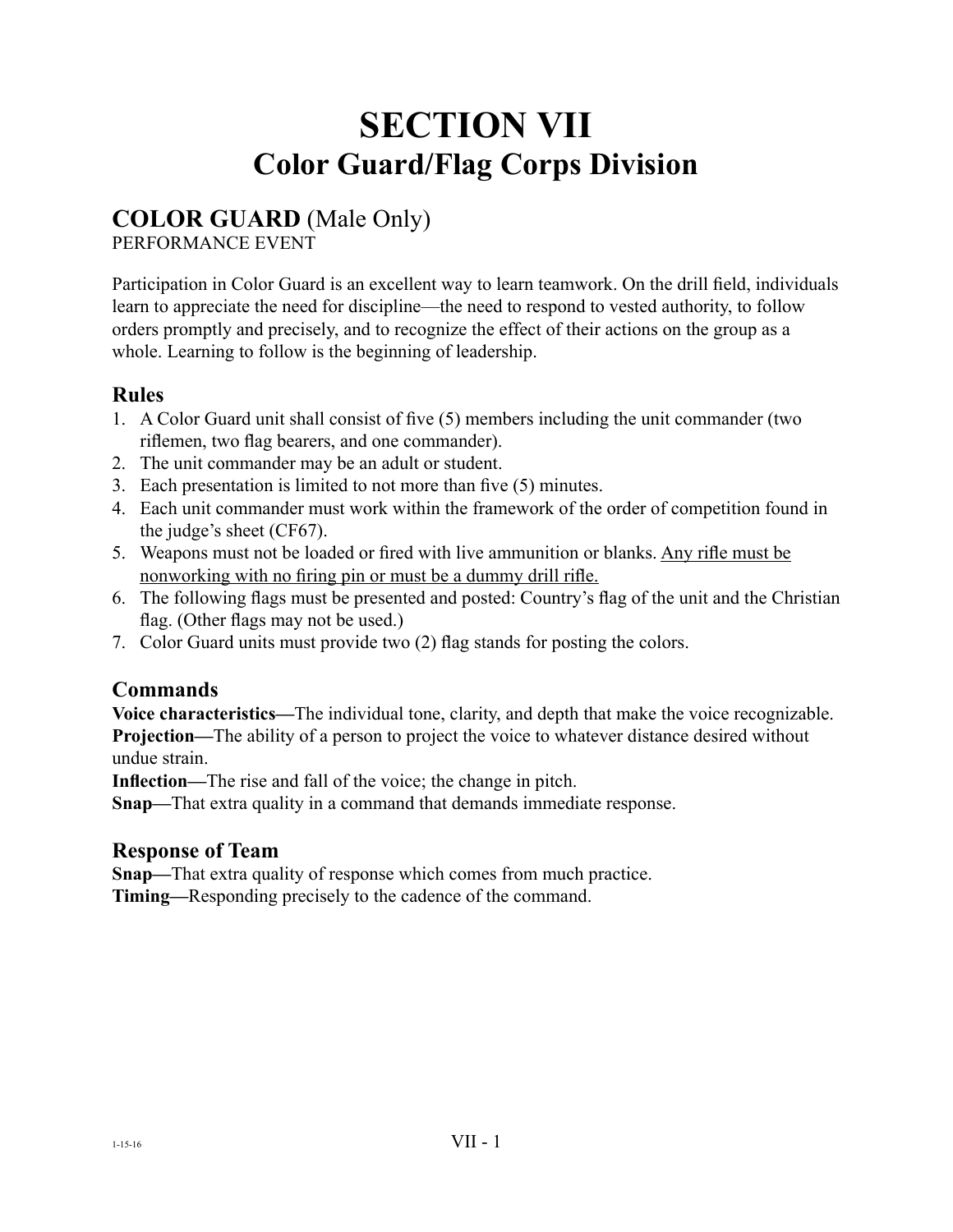# **COLOR GUARD JUDGING CRITERIA**

| Areas of Evaluation                                                    | <b>POSSIBLE POINTS</b> |
|------------------------------------------------------------------------|------------------------|
| <b>Inspection</b>                                                      |                        |
| (The unit commander reports to the Chief Judge after the unit is       |                        |
| called to attention.)                                                  |                        |
| A. Neatness                                                            | $(1-5)$                |
| B. Uniforms                                                            | $(1-5)$                |
| C. Equipment                                                           | $(1-5)$                |
| D. Uniformity                                                          | $(1-5)$                |
| Marching, rifle, and flag skills/alignment of unit                     | $(1-10)$               |
| (The unit marches forward to present the colors. The distance of       |                        |
| march must be 30 steps forward.)                                       |                        |
| Proficiency of reversing the colors                                    | $(1-10)$               |
| (Colors are reversed to prepare for posting.)                          |                        |
| Presenting the colors to the judges                                    | $(1-10)$               |
| (Unit is called to present arms.)                                      |                        |
| Posting of the colors in proper holders                                | $(1-10)$               |
| <b>Retrieving of the colors</b>                                        | $(1-5)$                |
| (After the colors have been placed, and before the color bearers       |                        |
| return, the call for carry colors is given and any additional commands |                        |
| to return the colors back to the Color Guard unit.)                    |                        |
| <b>Dismissal of Color Guard unit</b>                                   | $(1-5)$                |
| (After the colors have returned to the unit, the unit will be          |                        |
| commanded to march back to its original starting position              |                        |
| for dismissal.)                                                        |                        |
| <b>Commands</b>                                                        | $(1-10)$               |
| (Projection, inflection, snap, response of unit in snap                |                        |
| and timing)                                                            |                        |
| <b>Error-free routine</b>                                              | $(1-10)$               |
| Within time guidelines                                                 | $(1-5)$                |
| <b>Proper documentation submitted</b>                                  | $(1-5)$                |
| <b>TOTAL POINTS</b>                                                    | (100)                  |

# **FLAG CORPS** (Female Only)

Flag Corps competition is designed for female contestants who want to perform in a precision team event requiring uniforms, drills, routines, and flags (banners). Equipment consists of colorful flags and banners on poles. Uniforms must comply with convention dress standards for female contestants (skirts, blouses, culottes, and nylons). Contestants may not sing or chant; they may issue short vocal responses to commands.